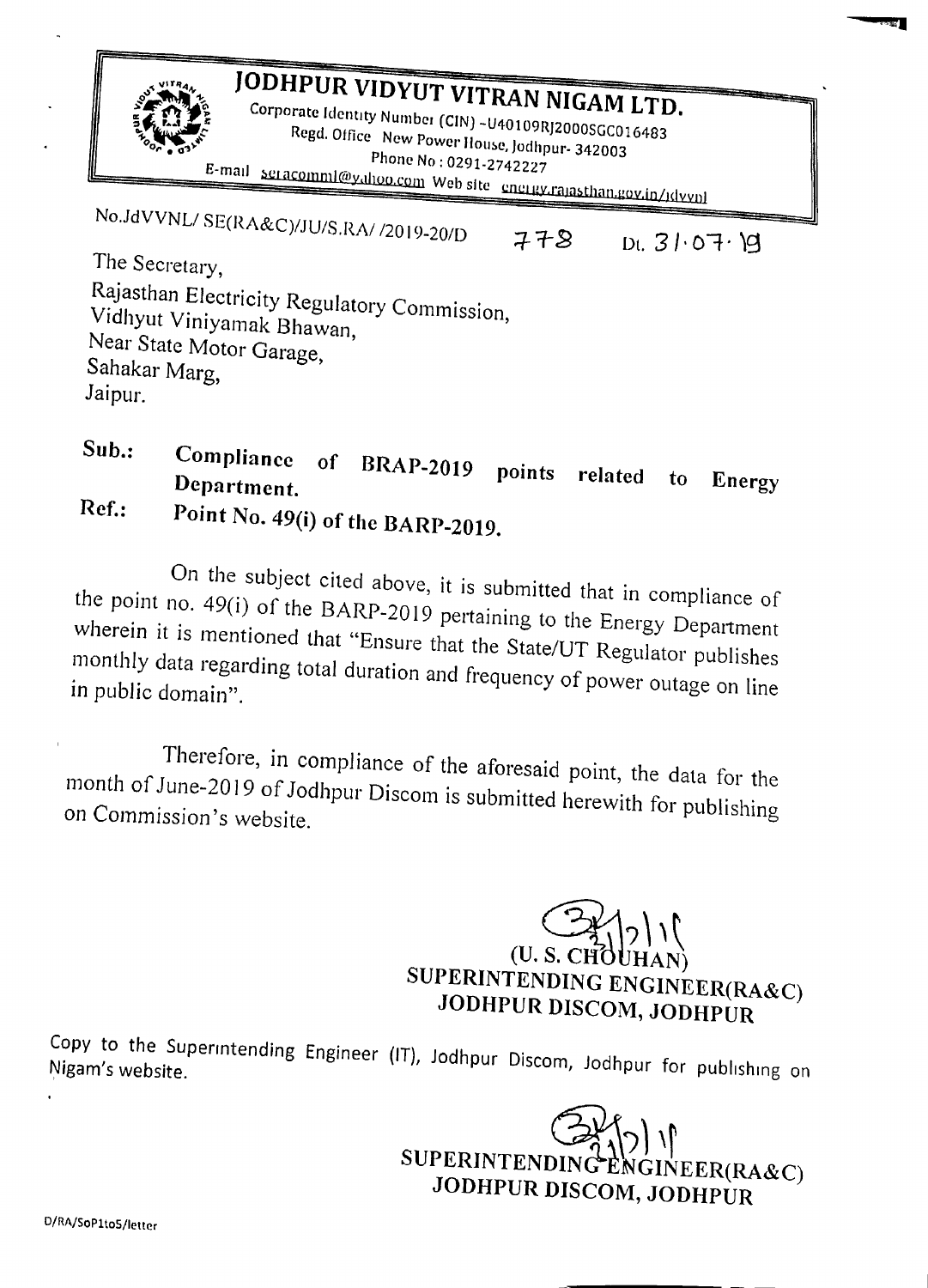# Distribution SOP Reporting Formats **Reliability Indices** System Average Interruption Frequency Index (SAIFI) Name of Licensee: JODHPUR DlSCOM

For the month of June, 2019

SOP-4

| S No.           | Name of Circle            | Total number of<br>consumers served | Total number of<br>sustained interruptions<br>to consumers | $ SAIFI = (2)/(1)$ (Number Target specified by the<br>of Interruptions/<br>consumer) | Commission |
|-----------------|---------------------------|-------------------------------------|------------------------------------------------------------|--------------------------------------------------------------------------------------|------------|
|                 |                           |                                     |                                                            |                                                                                      |            |
|                 | JODHPUR, CC               | 281147                              | 1178743                                                    | 4 1 9                                                                                |            |
|                 | JODHPUR, DC               | 475954                              | 2189806                                                    | 4 60                                                                                 |            |
| $\rightarrow$   | PALI                      | 528306                              | 1380986                                                    | 261                                                                                  |            |
| 4               | <b>SIROHI</b>             | 232153                              | 1633754                                                    | 704                                                                                  |            |
|                 | <b>BARMER</b>             | 447401                              | 2591868                                                    | 5 79                                                                                 |            |
| 6.              | <b>JALORE</b>             | 349503                              | 1536987                                                    | 4 4 0                                                                                |            |
|                 | <b>JAISALMER</b>          | 121830                              | 408431                                                     | 3 3 5                                                                                |            |
| 8               | <b>BKESL (BIKANER CC)</b> | 159518                              | 962916                                                     | 6 04                                                                                 |            |
| 9               | <b>BIKANER DC</b>         | 258439                              | 2633231                                                    | 1019                                                                                 |            |
| 10 <sup>°</sup> | HANUMANGARH               | 382106                              | 2460984                                                    | 6 4 4                                                                                |            |
|                 | GANGANAGAR                | 392842                              | 1989124                                                    | 5 0 6                                                                                |            |
| $\overline{2}$  | CHURU                     | 381166                              | 4299567                                                    | 11 28                                                                                |            |
|                 | <b>TOTAL</b>              | 4010365                             | 23266397                                                   | 5.80                                                                                 |            |

#### Note

 $\bullet$ 

 $\rightarrow$ 

An interruption in supply to a consumer shall be considered as one interruption to one consumer In case of failuie of a line or transformer number of mterruption shall be equal to the number of consumers affected

 $\begin{array}{cccccccccccccc} \cdots & \cdots & \cdots & \cdots & \cdots & \cdots \end{array}$ 

 $-$